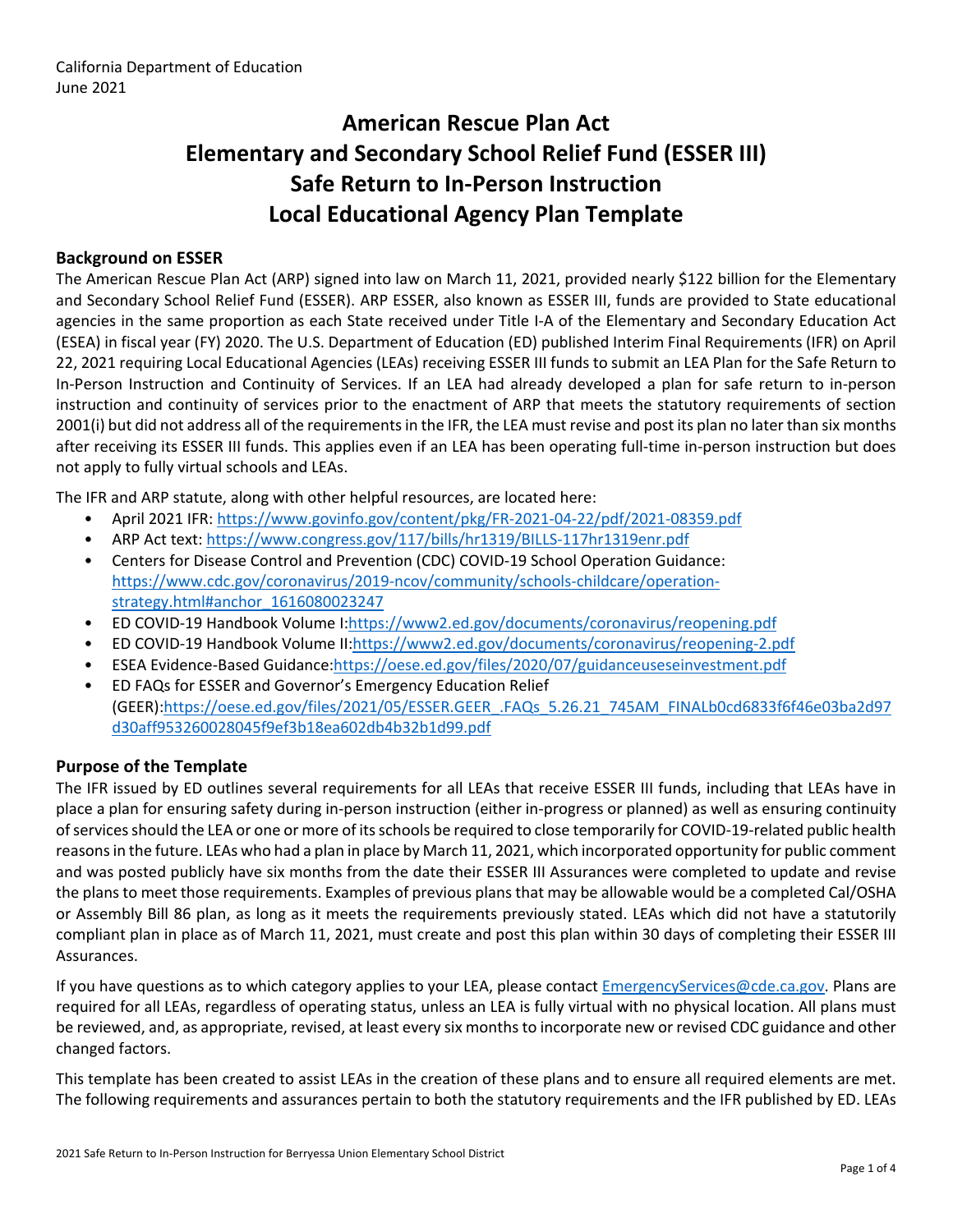may provide any additional information they believe are helpful in assessing their plan. If you have any questions, please contact [EmergencyServices@cde.ca.gov.](mailto:EmergencyServices@cde.ca.gov)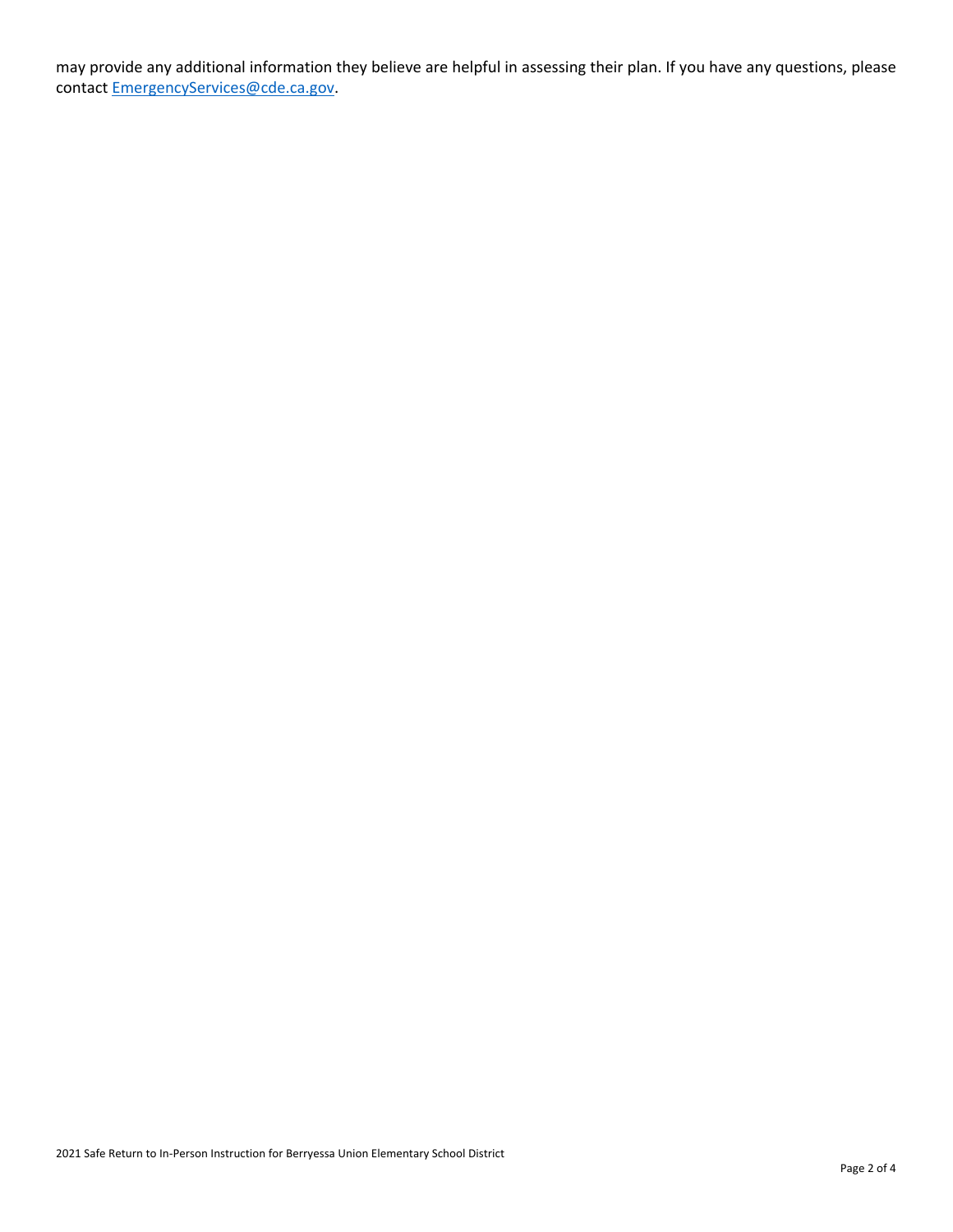## **LEA Plan for Safe Return to In-Person Instruction and Continuity of Services**

# LEA Name: Berryessa Union Elementary School District

Option for ensuring safe in-person instruction and continuity of services: has developed a plan

1. Please choose one:

 $x$  The LEA had a plan, as of March 11, 2021, that is already compliant with the ARP statute and will review and, as appropriate, revise it every six months to take into consideration the additional requirements of the IFR; or

**NOTE: If your LEA already has a compliant plan as of March 11, 2021, and has assured such by checking the box above, then you may skip questions 2-4 and complete the Assurance and Contact sections.**

The LEA has amended/created a plan compliant with the IFR using this template and has posted/will post it within 30 days of completing the ESSER III Assurances.

**NOTE: If checking the box above that you are using this template to meet the 30 day plan requirements, you must respond to each question in the template.**

Please note whether the LEA has a compliant plan and include a link to the plan, or acknowledge that the LEA is submitting a new plan and will post it within 30 days of receiving funds.

2. The LEA will maintain the health and safety of students, educators, and other school and LEA staff, and the extent to which it has adopted policies, and a description of any such policies, on each of the CDC's safety recommendations, including: universal and correct wearing of masks; modifying facilities to allow for physical distancing; handwashing and respiratory etiquette; cleaning and maintaining healthy facilities, including improving ventilation; contact tracing in combination with isolation and quarantine, in collaboration with the State, local, territorial, or Tribal health departments; diagnostic and screening testing; efforts to provide vaccinations to school communities; appropriate accommodations for children with disabilities with respect to health and safety policies; and coordination with State and local health officials.

Describe how the LEA will maintain, or continue to maintain, health and safety policies and procedures. Include a description of any adopted policies and procedures regarding the CDC's safety recommendations (or available LEA website links to such policies). Include descriptions of appropriate accommodations adopted and coordination efforts conducted with outside State and local health officials. Please include or describe current public health conditions, applicable State and local rules and restrictions, and other contemporaneous information that informs your decision-making process.

3. The LEA will ensure continuity of services, including but not limited to services to address students' academic needs and students' and staff social, emotional, mental health and other needs, which may include student health and foodservices.

Describe how the LEA will ensure continuity of services in case isolation, quarantine, or future school closures are required, including how the LEA will meet the needs of students with disabilities and English learners.